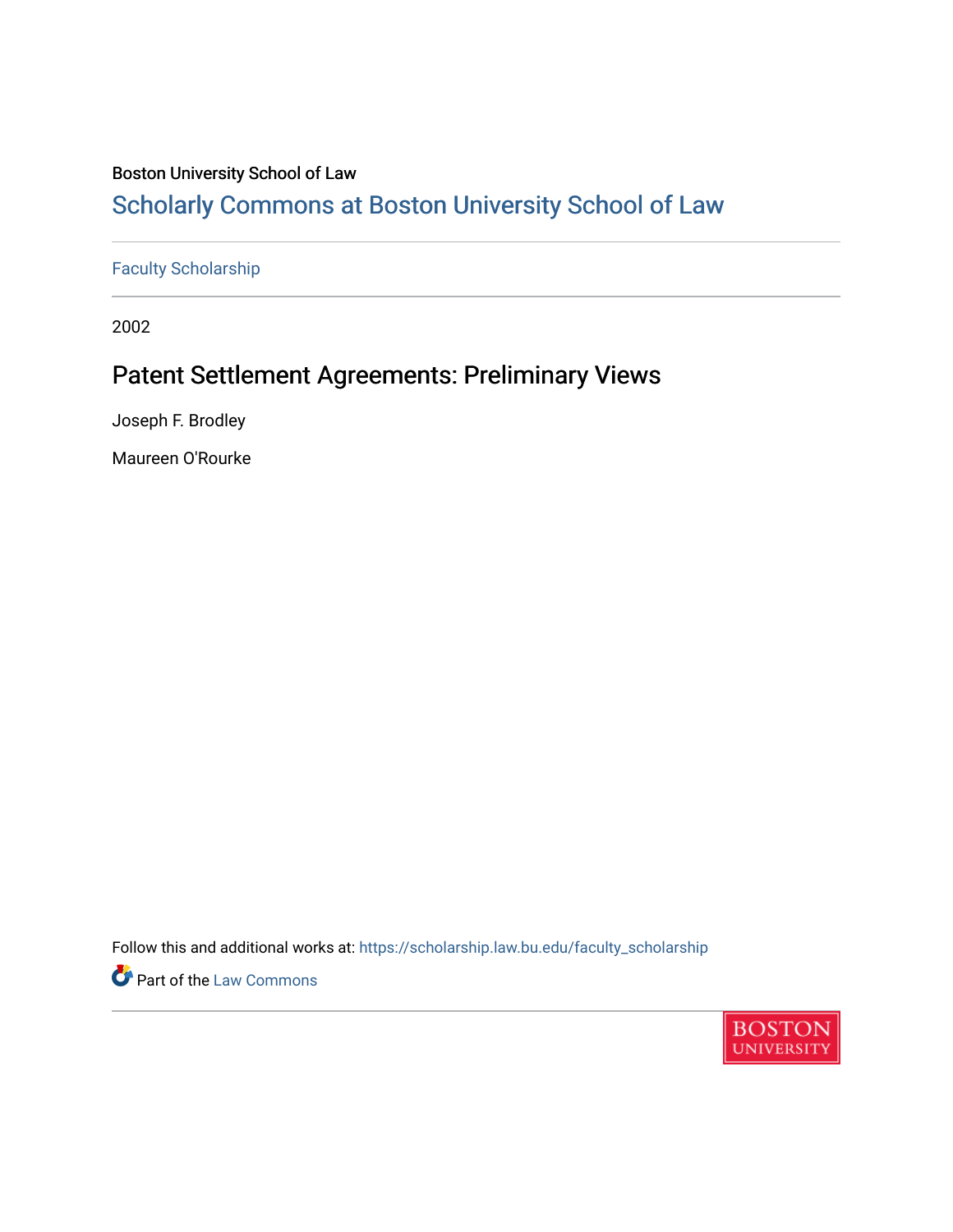#### **PERSPECTIVE**

**PRELIMINARY VIEWS:**

# **Patent Settlement Agreements**

**BY JOSEPH F. BRODLEY AND MAUREEN A. O'ROURKE**

ETTLEMENTS BETWEEN competitors in patent cases raise important and sensitive antitrust issues. Patent settlement agreements may create or maintain a monopoly in technology or innovation markets and may also effectuate a monopoly or cartel in related goods markets. Indeed, absent the patent rights, certain terms of patent settlement agreements may be per se antitrust violations. Further, anticompetitive patent settlements-unlike most antitrust conspiracies-are enforceable in court, providing the parties with an effective means of preventing the cheating that is the bane of cartels. Thus, the antitrust risk that a settlement agreement may operate as a disguised cartel has long been recognized.

The antitrust enforcement issues are sensitive because patent settlements can also promote efficiencies, resolving disputes that might otherwise block or delay the market entry of valuable inventions. Settlements can reduce the expense and delay that patent litigation often entails. They enable risk averse business firms to avoid litigation uncertainty and protect against the unjustified loss of patent rights (and licensing revenues) if a court erroneously holds the patent invalid. Finally, patent settlements can promote productive technology interchange within industries (at least for non-core technologies).'

Thus, antitrust screening of patent settlements has an important role to play, identifying antitrust risks and balancing efficiency benefits. However, the antitrust and patent systems are in at least some surface tension because they seek to advance the social welfare in opposite ways—antitrust by fostering competition; patent law by enabling exclusion. Indeed,

Joseph F. Brodley is Professor and Frank R. Kenison Distinguished Scholar of Law, Boston University School of Law and Department of Economics. From January to June 2001, Professor Brodley served as Visiting Scholar at the Federal Trade Commission. Maureen A. *O'Rourke* is Professor of Law and Associate Dean for Administration, Boston University School of Law. This article is based on the authors' prepared statement and Professor Brodley's testimony at the DOJ/FTC Hearings on Competition and Intellectual Property Law and Policy in the Knowledge-Based Economy, May 1, 2002.

settlement terms that antitrust law would otherwise regard as violations may be permissible so long as the patent is valid. This is one of many factors that constrain effective antitrust scrutiny of patent settlements. Since the anticompetitive risk is most acute when patents are weak, invalid, or not infringed, any precise identification of the antitrust risk would require assessment of patent validity and scope. But these issues can only be fully resolved through patent litigation, and settlement precludes litigation. The alternative of assessing probable validity and infringement in an antitrust proceeding fails to provide a tractable or predictive legal standard.

Antitrust scrutiny of patent settlements is further constrained because patent settlements are not disclosed to enforcement agencies. To be sure, the Patent Act requires **fil**ing of interference settlements and collateral agreements with the Patent and Trademark Office (PTO).<sup>2</sup> But it appears doubtful that the PTO can police disclosure of collateral agreements<sup>3</sup> and, under the Third Circuit's decision in *United States v. FMC Corp.,* the Department of Justice lacks standing to enforce compliance.<sup>4</sup> The absence of effective disclosure requirements for patent settlements stands in sharp contrast to disclosure provisions for mergers, R&D joint ventures, and innovation-related production joint ventures,<sup>5</sup> which in the case of mergers requires notification of the transaction to the antitrust agencies or, in the case of R&D and production joint ventures, induces notification through limited antitrust immunity. Finally, defendants in settlement cases benefit from two legal presumptions that, while legitimate in themselves, impede antitrust challenge: a patent is presumed valid, $6$  and courts have frequently declared that patent settlements are to be encouraged.

It is important to note, however, that the policy reasons favoring settlement of litigation generally may not be as strong in patent cases as in others. The Patent Act is imbued with the public interest, a fact reflected in its constitutional basis. Article **I,** section 8, clause 8 of the Constitution empowers Congress "To promote the Progress of... the useful Arts, by securing for limited Times to ... Inventors the exclusive Right to their . . . Discoveries." In promoting "Progress" and thereby enhancing the social welfare, the Patent Act grants exclusive rights to inventors of those inventions that meet the statute's multiple standards for protection. Generally, inventions that do not meet such standards are either protected under the far weaker state law system of trade secret<sup>7</sup> or not at all. Like patented inventions, this latter, unpatented and unprotected group provides a basis for further progress. Lack of competition resulting from an invalid patent or one that is not infringed costs society something, including the "Progress" the Patent Act was intended to foster. Because private settlements fail to take this public interest into account, they are inherently more troubling in the patent context than others in which the integrity of a federal system of protection—and non-protection—of innovation is not implicated.

Recent lower court decisions<sup>8</sup> and federal enforcement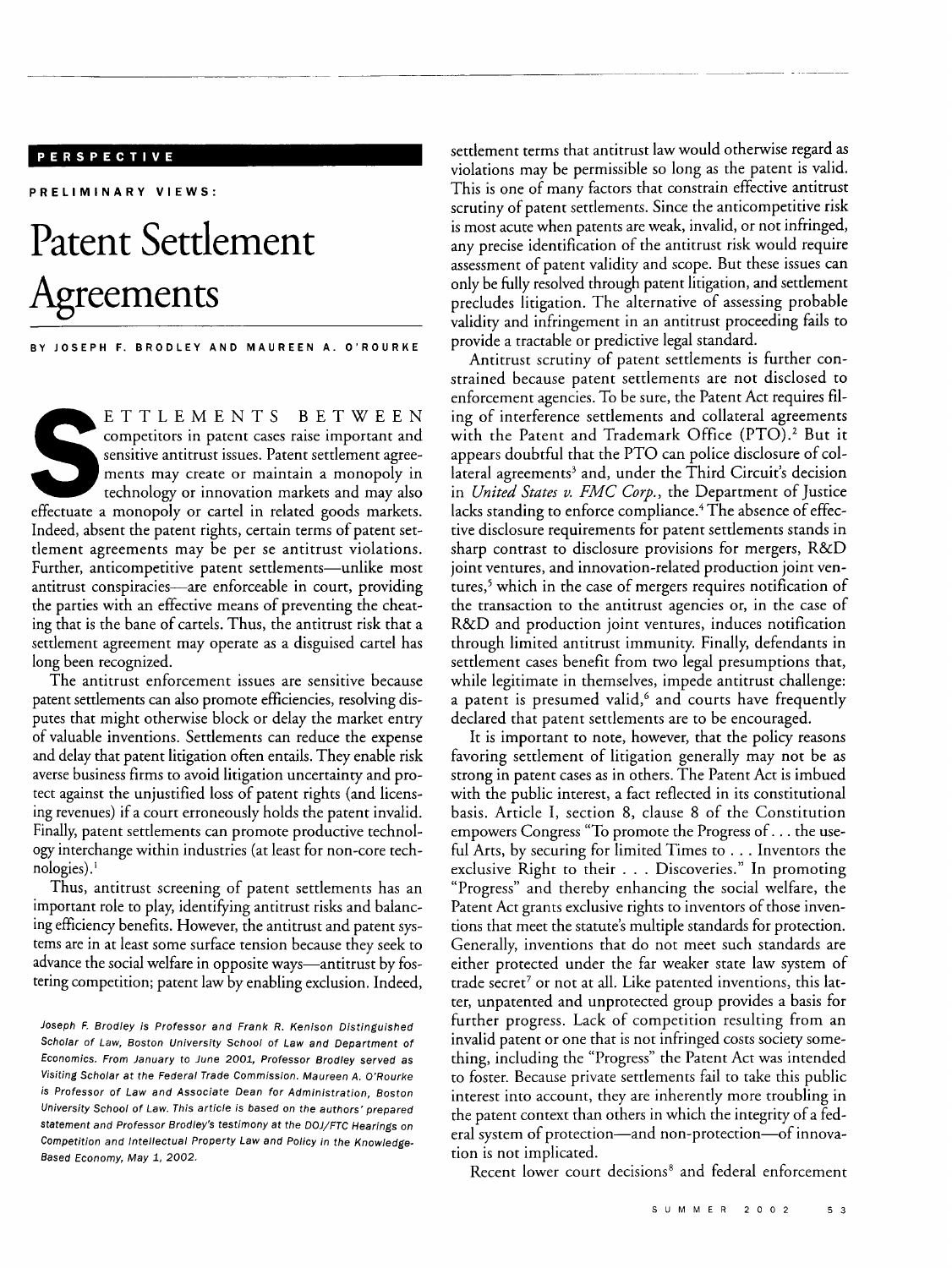actions' in the pharmaceutical industry have brought the settlement issue to the forefront of antitrust concern. The pharmaceutical industry operates under a unique regulatory structure—the Hatch-Waxman Act<sup>10</sup>—that heightens the risk of anticompetitive settlements. Briefly, the Hatch-Waxman Act contains several important features. It permits a generic drug manufacturer seeking FDA approval to file an Abbreviated New Drug Application (ANDA). The ANDA may incorporate the safety and efficacy data contained in the earlier application of the corresponding brand name drug as long as the generic is the brand name drug's bioequivalent. However, an ANDA filer must provide some assurance that entry of a generic substitute will not be barred by existing patent rights in the brand name product (pioneer patents). One option for an ANDA filer is to certify that the particular pioneer patent at issue is either invalid or not infringed by the generic drug. To encourage generic drug companies to challenge patents, the Act grants the first ANDA filer who makes such a certification a period of marketing exclusivity. The exclusivity period begins at the earlier of the date on which the generic drug manufacturer begins commercial marketing or the date on which a court holds the pioneer patent invalid or not infringed, and extends for 180 days.

Unintentionally, Congress created a system that can be used strategically to prevent competition and raise consumer prices. This has led to a series of recent cases in which the government or private parties have argued that brand name and generic manufacturers have made just such a strategic—and unlawful-use of the system. The most important issue in these cases centers on the effect of so-called "reverse payments" used in combination with the 180-day marketing exclusivity described above. In a reverse payment settlement, the pioneer patent holder, having brought an infringement suit against the generic producer, typically pays the generic "infringer" a large sum to defer marketing of the generic drug and to agree not to transfer its rights to the 180-day exclusivity period. By this means, the pioneer blocks all generic entry until the agreed date (the "cork-in-the-bottle" effect)." Some courts have held such payments to be per se antitrust violations, and have also found such agreements to be anticompetitive when they bar the generic from assigning or relinquishing the 180-day exclusivity right, or from offering other competing, non-infringing drug products.<sup>12</sup> The FTC has also challenged such agreements, and obtained consent judgments under Section 5 of the FTC Act.<sup>13</sup>

In response, pharmaceutical defendants have urged that a full rule of reason analysis is required, under which the government or private plaintiff would have to prove the probable invalidity or non-infringement of the pioneer patents. Depending on the estimated strength of the patent rights, defendants argue that reverse payments can achieve efficiencies in enabling early resolution of claims of patent invalidity and infringement. They further assert that collateral agreements delaying introduction of alleged infringing drug products by generic producers or even non-infringing substitutes,

are necessary to facilitate settlements of the patent litigation.

Finally, defendants argue that patent settlements are immune from antitrust challenge under the *Nerr-Pennington* doctrine, which immunizes government petitioning.<sup>14</sup> The settlement, they argue, is simply a step in the prosecution of a patent infringement action. Since prosecution of a lawsuit is immune petitioning, they argue that a settlement should similarly be immune. In response, the government and private litigants assert that settlements reflect purely private conduct and involve no substantive petitioning. The settlement agreement involves no independent action by the court nor is it incidental to infringement litigation. Unlike a prelitigation threat to enforce a patent, which has been held incidental under *Nerr,"5* the settlement does not involve a unilateral demand for relief of the type a court could impose in an infringement case. Instead, the settlement encompasses an agreement between potential competitors that may allocate markets or contain other anticompetitive terms wholly collateral to the issue of patent infringement. Nor would judicial approval of the settlement change the analysis because it involves no substantive petitioning, but under present practice is essentially formalistic and ministerial in nature, involving only the parties to the agreement. **<sup>16</sup>**

While the pharmaceutical cases focus on a particular regulatory scheme, they raise the concern that in a world in which the extent and protection of patent and other intellectual property is rapidly increasing, patent settlements generally may require closer antitrust scrutiny. The presence of patents and the existence of a patent infringement suit does, however, make the antitrust analysis more complex than in nonpatent cases in two important respects. First, the issue is often formulated as not simply whether a trade restraint reduces competition that would exist in the absence of the restraint, but whether in addition the restraint is more anticompetitive than the outcome of the patent litigation would be.17 Second, the infringement action itself serves the vital competitive purpose of policing the validity and scope of patents where other constraining mechanisms are largely absent (apart from the examination of the invention's "patent-worthiness" by the PTO prior to the issuance of the patent)—a purpose all the more necessary in view of the multiplying number of new patents and the high casualty rate of those litigated.

#### **Possible Approaches**

We have already mentioned the difficulty of basing antitrust policy on assessments of patent validity and infringement. What other avenues are available? We suggest that the following approaches merit consideration: (1) disclosure provisions that would provide more information on the largely secret world of patent settlement agreements; (2) incentivesbased analysis that would focus on whether the settlement agreement creates anticompetitive incentives; and (3) development of other indicators to identify anticompetitive settlements.

*1. Disclosure Provisions.* Antitrust history and the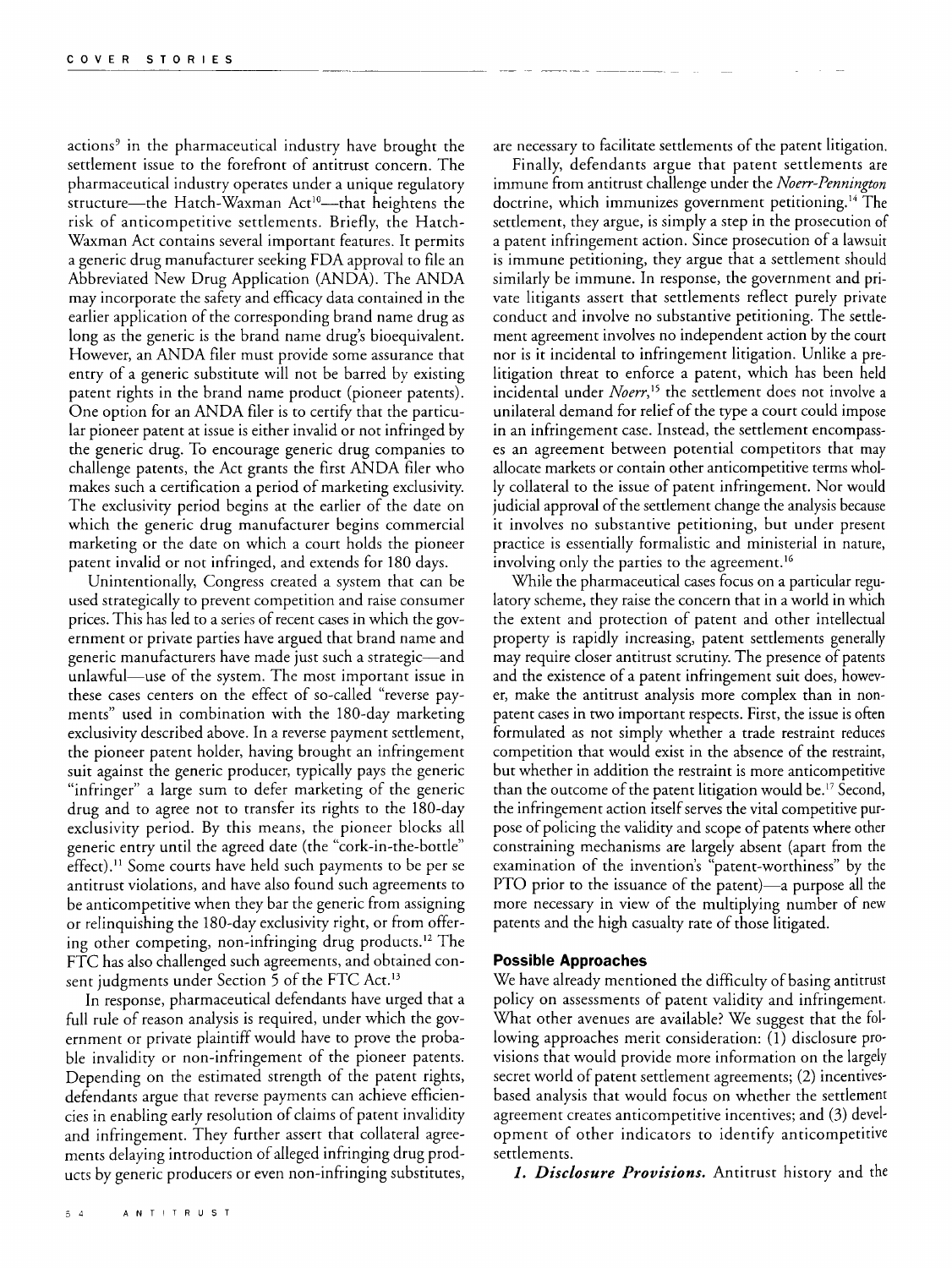recent pharmaceutical cases show that settlement agreements can raise significant antitrust risks. Because such agreements are largely private, the scope of the antitrust risk is unknown. Thus, a vital first step in devising antitrust policy for settlement agreements is to gain more knowledge through mechanisms for disclosure to antitrust enforcement agencies.

Some additional information may soon **be** forthcoming. The FTC is presently investigating generic drug competition in the pharmaceutical industry. This may provide information about current settlement agreements, but it will of course be limited to a single industry. Other steps that merit consideration include (1) empowerment of antitrust agencies to enforce Patent Act disclosure requirements for interference settlements; (2) notification to antitrust enforcement agencies of settlement agreements between generic and brand name producers of pharmaceutical drug products; and (3) notifications to antitrust agencies of patent settlement agreements in infringement cases generally.

As noted earlier, in *FMC Corp.,* the Third Circuit held that the Justice Department lacks standing to enforce compliance with Section 135 of the Patent Act, which requires disclosure of patent interference settlements to the PTO. Either through statutory amendment of Section 135 or reversal of the *FMC* case, the antitrust agencies should have standing to enforce disclosure of interference settlements, including side agreements. This is not a complete solution, however. Because the PTO is not able to police the side agreement disclosure requirement, the antitrust agencies will only rarely have knowledge of a failure to file such agreements.<sup>18</sup>

A second disclosure proposal, pending in Congress, focuses specifically on the pharmaceutical industry. The Leahy, Kohl, Schumer & Durbin Bill (S.754)<sup>19</sup> would require disclosure to the FTC and Department of Justice of agreements between a generic and brand name drug manufacturer which limit the research, development, manufacture, marketing, or selling of a generic drug product. In addition to providing the full text of the agreement, the parties would have to explain the purpose and scope of the agreement, and whether it could restrain or limit the production, manufacture or sale of the generic version of the drug. The Bill, which has been approved by the Senate Judiciary Committee, thus focuses narrowly on the issues raised by the current pharmaceutical cases, and appears amply justified in view of the antitrust problems that have been identified in recent cases and enforcement proceedings.

A third settlement notification proposal made by a former head of the Antitrust Division. Joel Klein.<sup>20</sup> and a similar proposal by another former head of the Division, William Baxter,<sup>21</sup> would require notification generally of patent settlement agreements in infringement cases meeting certain threshold criteria. This would subject patent settlements to a notification procedure which might bear some similarity to merger prenotification<sup>22</sup> or the more abbreviated procedures of the National Cooperative Research and Production Act. Some will argue that a notification procedure would be burdensome, but the increasing importance of patents and the need to assure that patent rights are not expanded beyond their proper scope argues in favor of this extension of reporting requirements in infringement cases.<sup>23</sup>

*2. Incentives-Based Analysis.* Patent settlements are a focal point of antitrust concern because they can distort competitive incentives among the litigants and because of the absence of any public enforcement presence. To illustrate, consider this simple example. A patent holder with a monopoly in a well defined market sues a single infringer (the "challenger") who seeks to make and sell the patented product. In the infringement action, the patent holder and the challenger confront each other as competitors for the patent right, testing its validity and scope. If the challenger prevails, the market will be opened to competition. If the patent holder prevails, its existing monopoly will be confirmed, presumably with justification. In the absence of anticompetitive collateral agreements, the incentives of the parties are correctly aligned in the public interest, and should reflect the perceived strength of their patent rights.

*The Reverse Payment Cases.* The basic problem in the pharmaceutical settlement cases is the skewing of the competitive incentives of the generic manufacturer. As a competitor of the pioneer patent owner, the generic has incentives that would normally be aligned with the consumer interest. The harder it competes with the pioneer in bringing its generic version of the drug to market, the better off are consumers. By allowing the generic to share the monopoly rents of the pioneer, the pharmaceutical settlements have compromised this incentive. Some would address this problem by requiring the government or private litigant to prove the invalidity or non-infringement of the patent to determine whether the expected value to consumers from continued patent litigation is higher than the expected value from the settlement agreements. But, as we have noted already, determination of patent validity is not a feasible standard for an antitrust tribunal.

A more effective antitrust approach to the reverse payment cases would be to minimize so far as possible the distortion of the generic's competitive incentives through rent sharing with the pioneer. Thus, we agree with Commissioner Leary's recent suggestion that settlement agreements in Hatch-Waxman cases should be limited to delayed entry by the generic producer (and of course may also provide for payment of royalties by the generic manufacturer). The payment or giving of any other consideration to the generic manufacturer should be at least presumptively unlawful (if not per se unlawful), with the burden of proof on the parties to justify the payment. $24$ 

Under this approach, the government or private enforcer would not have to prove the strength of the pioneer's patent rights because the pioneer and the generic producer—the parties who have the best information—would rely on their own assessments of validity in negotiating the date of generic entry.25 Thus, holding the generic royalty level constant, a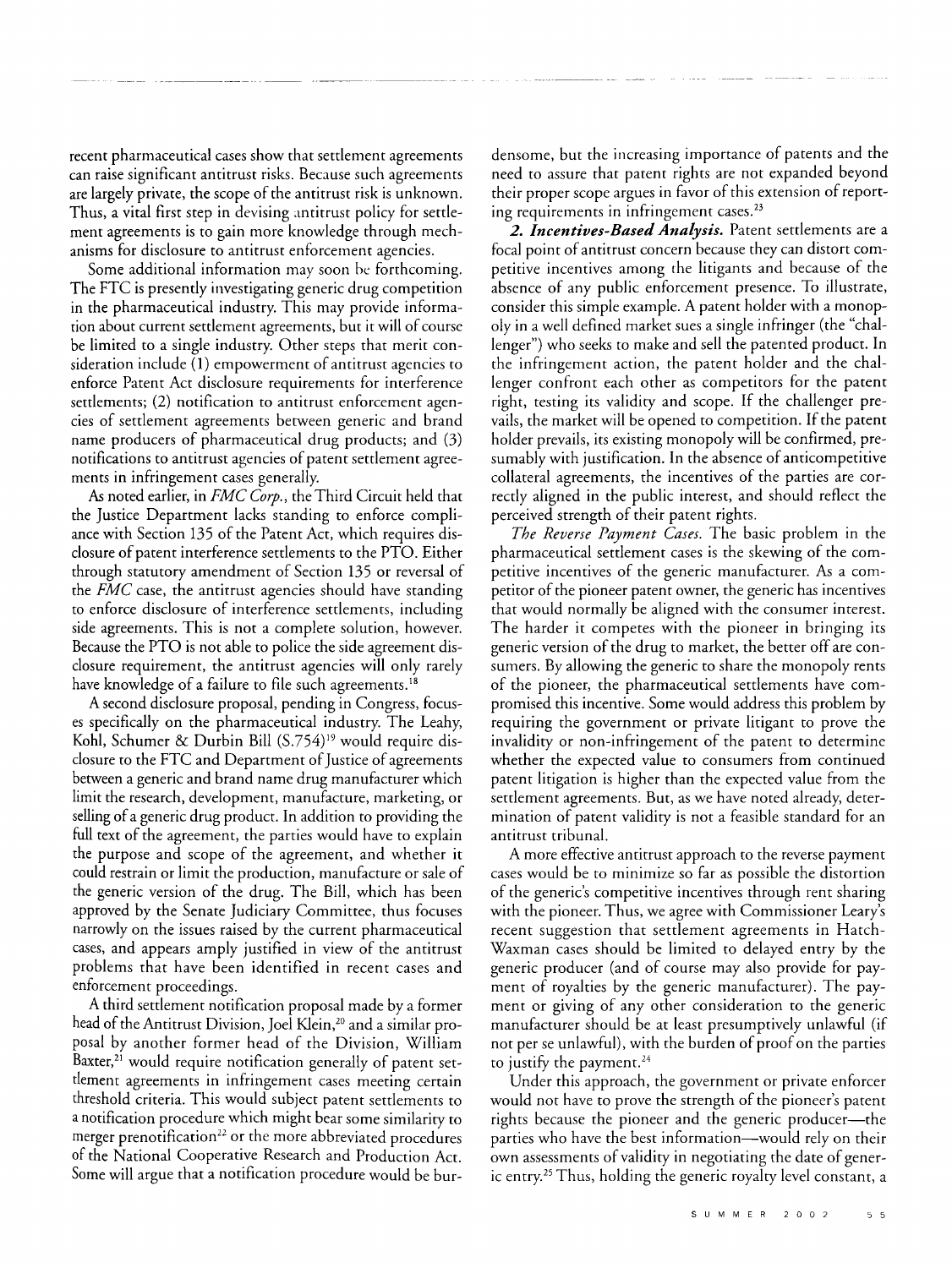strong claim of non-infringement or patent invalidity by the generic would face little entry delay, while a weak claim would face long entry delay—a result consistent with the policies underlying the patent laws and the Hatch-Waxman Act. The only way the pioneer could persuade the generic producer to extend the delay period would be by lowering the generic's royalty rate, which in itself produces some consumer benefit. But even the pioneer's offer of a royalty-free license would have limited delaying value when the generic's claims are strong in view of the diminishing present value the generic realizes from future income.

Limiting the "coin" of settlements to delayed entry and the royalty to be paid by the generic manufacturer is vastly superior to requiring proof of patent invalidity. Thus, confining the terms of settlement to the time of generic entry and the royalty to be paid by the generic removes the incentive distortion involved in reverse payments. It thereby provides the legal rule that appears most likely to lead to effective administration and minimal antitrust regulation.<sup>26</sup>

Additionally, the 180-day exclusivity provision in the Hatch-Waxman Act may be reformed to lessen the likelihood of anticompetitive settlements in the pharmaceutical industry. Amending the Hatch-Waxman Act to limit the generic's ability to delay the start of the 180-day exclusivity period would lessen the likelihood that a brand name manufacturer would find it economically feasible to prevent generic competition. The "cork-in-the-bottle" effect, referred to above, occurs because the particular structure of the Act permits an agreement between the brand name manufacturer and first ANDA filer to block all subsequent filers from the market. Appropriate amendment of the Hatch-Waxman Act would make a strategy aimed at implementing the cork-inthe-bottle effect less feasible.27

*3. Other Indicators ofAnticompetitive Settlements.* The risk of anticompetitive settlements extends beyond the reverse payment cases. While older cases have relied heavily on intent, it would be highly advantageous to develop more objective indicators. We believe at least one is promising: the payment of trivial royalties in an industry-wide licensing arrangement involving the fixing of price or output of licensees. In addition, even the intent issue might be handled more effectively by emphasizing objective evidence of intent.

*Trivial Royalty Settlements.* In a trivial royalty settlement, the patent holder licenses the patent without requiring the licensee to pay a significant royalty. It is immediately apparent that the trivial royalty is a weaker case of reverse payment. But it differs from the pharmaceutical settlements in that the patent holder receives no significant other consideration from its licensees, such as deferral of entry. If the settlement involves industry-wide licensing that fixes licensee prices or output, the agreement may be a disguised cartel.

In a seminal article, George Priest has identified the trivial royalty as an important indicator of a patent cartel (to be confirmed by other evidence).28 Priest reasons that the patent holder with a valuable patent will seek to maximize its return through a high royalty, while holding licensee profits to the competitive level. Thus, absence of significant royalties appears inconsistent with full patent exploitation because it involves a sharing of the patent rent with licensees. On the other hand, a trivial royalty is consistent with a licenseepatentee cartel. If the patent is invalid or has little value, the patent holder can maximize its profit by organizing a cartel at the licensee level, splitting the cartel return with its licensees and avoiding possible invalidation of its patent. Thus, a patent license which imposes only trivial royalties on licensees is an indicator of a possible patent-based cartel when accompanied by the fixing of licensee prices or output.<sup>29</sup>

Priest would confirm the cartel diagnosis by examining changes in price, output, and market share, particularly in response to variations in manufacturing costs. Stability of market shares, output, and price tend to indicate a cartel. A cartel manager would try to hold prices and market shares stable, and maintain a price umbrella over less efficient firms to avoid the disruptions and shocks that can undermine the cartel. On the other hand, a patent monopolist will seek to induce competition at the licensee level, which leads to changing market shares, fluctuations in price as manufacturing costs increase or decrease, and exit of less efficient firms.

The trivial royalty issue can also be analyzed in incentive terms. The absence of a significant royalty removes the licensee's incentive to challenge the patent owner's patent rights and to assert its own rights in a manner similar to the reverse payment. The difference is that in the trivial royalty case, the challenger is compensated by sharing in a licenseepatentee cartel. While a cartel diagnosis based on economic indicators alone becomes clear only over time, the presence of a trivial royalty could provide a useful ex ante indicator to enforcement agencies of possible anticompetitive licensing.

*Intent Evidence.* Intent evidence is often disfavored in modern antitrust analysis, which prefers to focus on the effects of a transaction. At the same time, the Supreme Court, and most recently, the court of appeals in *Microsoft,* recognized that when direct evidence is lacking, intent evidence may be used to prove effects.<sup>30</sup> Patent settlements are just such a case. The settlement may involve collateral agreements that would be per se violations in the absence of the patent rights. In such cases, the effects from an antitrust perspective will inevitably appear anticompetitive. Perhaps for this reason the patent settlement cases have placed greater weight on intent evidence than modern antitrust generally. However, following modern tendencies, appropriate intent evidence should be objective in nature, involving corporate meetings, contemporaneous business documents showing specific plans and program, and the reasons they were undertaken, rather than subjective expressions of attitude or state of mind. Such evidence will show deliberate corporate action that is likely to be profitable only because of the expected cartelization of the market. Under these circumstances, intent evidence may be particularly helpful in determining the presence of a patent  $\ar{tel.}^3$